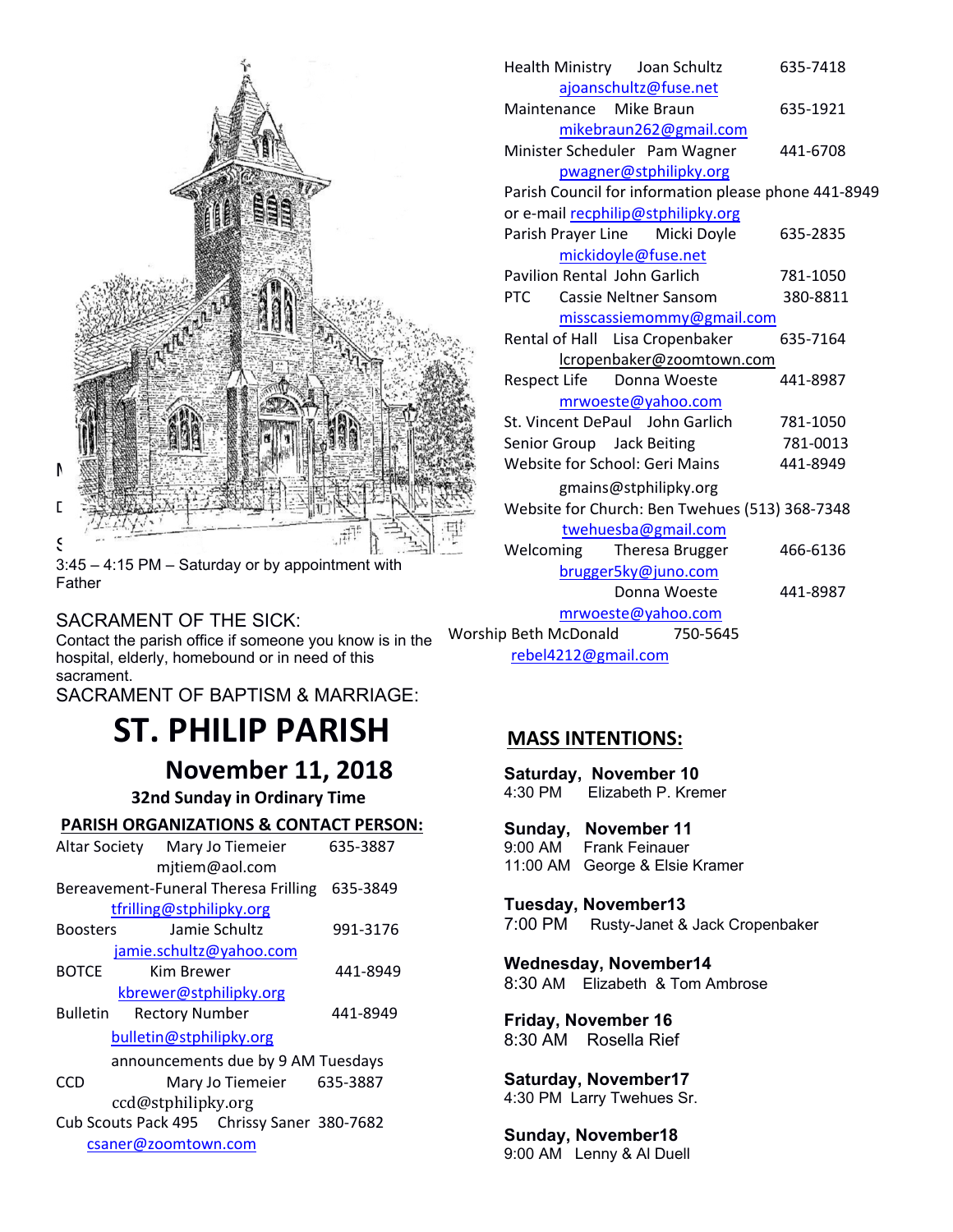# **STEWARDSHIP**

Collection from November 4: \$7,972.00 Utility: \$4,885.00 Endowment: \$40.00 Norbert Frilling Fund: \$745.00 Capital Campaign \$11,090.00 All Saints: \$560.00 Seminarian Collection: \$320.00

## **OTHERS FIRST – November:**

We are helping Be Concerned with their 2018 Holiday Food Drive which prepares "Fuel Packs" for food insecure students at local schools. They are asking for single-serve, shelf-stable items such as Pudding Cups, Ravioli/Spaghettio's, Chicken & Dumplings, Cereal Cups, Pop Tarts, Cup o'Soup, Granola Bars, Apple Sauce, Fruit Cups, Chips, Jello Cups and Mac & Cheese Cups. Let's fill up the wicker basket in the side vestibule.

**Care Net baby bottles** - Please return these to church vestibules. If you are able, please fill with change, bills or checks. Care Net Pregnancy Care Center gives aid to individuals with unplanned  $\tau_{\text{he}}$ pregnancies and support in helping them to choose life.

## **ALTAR FLOWERS:week of Nov. 10-11**

In Memory of Charles & Joan Hartman.

# **ATTENTION LECTORS**

Lector Workbooks for 2019 are in the Sacristy to be picked up. They do have names on them for each Lector. However if your name was missed please contact the Rectory 441-8949

#### **First Reconciliation Thursday November 6, 2018 at 6:30**

Please keep the following children and their families in your prayers as they prepare to receive the Sacrament of Reconciliation on this Thursday. Allison Kuper, Easton Morgan, Atticus Prost, Franceska Shurley, Grant Steffen, Ansleigh Barth, Reese Biehle, Trysen Biehle, Carter Brumett, Peyton O'Brien, Elijah Ollberding, Calvin Votel, Xander Barth. Reception will be held in school Cafeteria immediately following the sacrament. All receiving the sacrament and their families are welcome to attend.

# **NITE AT THE RACES – SAT. NOV. 10TH**

\$10 per person at the door. Price Includes: Food, Beer & Soft Drinks Featuring: Horse Racing. Bankers, Poker, Split the Pot Doors Open after 4:30 pm mass Food Served 5:30-6:30pm First Race Begins at 6:30 pm

# **ST. VINCENT DEPAUL**

The Donation Truck will be in St. Philip's parking Lot on Saturday, November 10<sup>th</sup> and Sunday November 11<sup>th</sup>. .

Any gently used small appliances/furniture, clothing, and Toys are appreciated. The truck will be manned before each mass. Thank You for your continued Support of our St. Vincent DePaul organization.

**ALTAR SOCIETY NEWS:** The St. Philip Altar Society Christmas Raffle will be December 6. This raffle is a fundraiser to benefit the purchase of altar bread and wine, altar cloths, server robes and cords, flowers for Christmas, Easter, Graduation, Pentecost, First Communion and the Feast of St. Philip. If you wish to donate prizes for the raffle please leave in the side vestibule marked "Altar Society". Thank you for your support. Members will sell after the Mass on the weekends of Nov. 10-11 and Nov. 16-17.

#### **ATTENTION MONEY COUNTERS for November**

The November schedule for counters listed in the Minister Schedule is incorrect. Counters for November are: 11/4 Lisa Cropenbaker & Theresa Frilling; 11/11 Ed Schroeder & Dee Ann Kiefer; 11/18 Jerry & Mary Jo Tiemeier; 11/25 Kevin & Madeline Rumker.

## **Thank You**

Charmine Nienaber would like to say Thank You to all who have sent her Cards and Have been praying for her. She is still at Seasons of Alexandria Recovering from **Guillain**-**Barré** syndrome and asks you keep the prayers coming. Thanks again

#### **Psalm 37:23-24**

*"The LORD makes firm the steps of the one who delights in him; though he may stumble, he will not fall, for the LORD upholds him with his hand."*

#### **BROSSART NEWS**

#### **EMERALD GALA...SAT> NOV. 17**

"The Night Under the Stars" gala features a hors d'oeuvre buffet and dessert and entertainment by \$50.00 per person. \$5000 Grand Raffle tickets are \$10.00 each For Reservation Call 859-635- 2108 ext. 7702 or e-mail gala@bishopbrossart.org.

**VETERANS DAY PROGRAM**… Bishop Brossart High School is having a program to honor our veterans on Monday, November 12th. If you are a veteran, or have a family member that is a veteran, we would like to invite you to join us on this special day. Even if you can't make it, we would like to compile a list of Brossart alumni that have served. The program would begin at approximately 8:15 a.m. in the Munninghoff Family Performing Arts Center. If you are interested or know of any alumni, please contact us at (859)635-2108 or sfoppe@bishopbrossart.org. We can give you all the specifics then.

**SKYLINE CHILI SPAGHETTI DINNER…**The Fast Pitch Softball Team will sponsor the 16th Annual Skyline Chili Spaghetti Dinner Sunday, November 25th from 2-7p.m. in Hegenauer